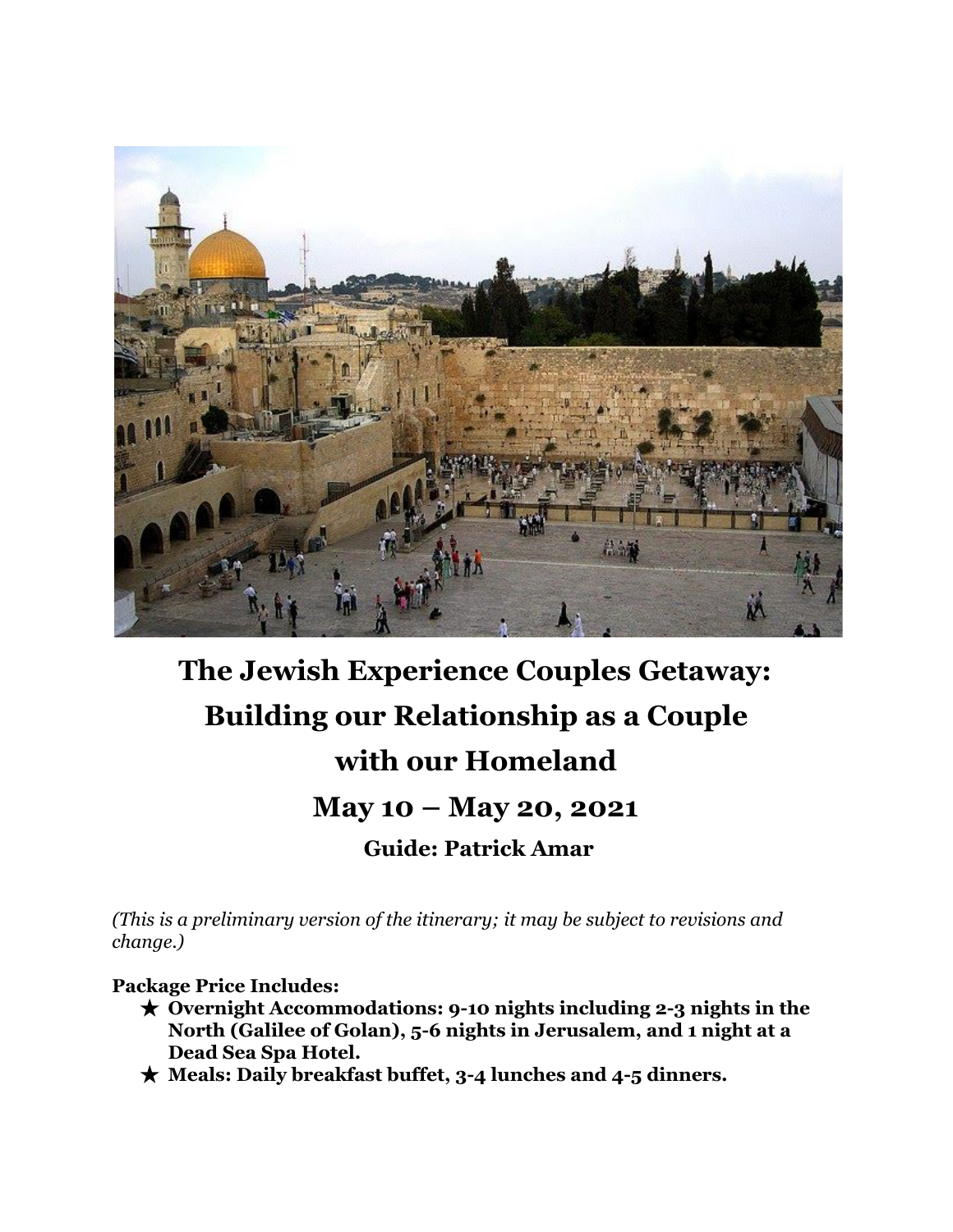- ★ **Guiding: Services of a professional guide from your first email until the end of the tour.**
- ★ **Transportation: Professional driver with a luxurious air conditioned bus, according to the needs of the itinerary.**

## **Sunday, May 9**

Depart from Denver, Colorado to arrive in Tel Aviv on Monday. If you prefer, you may decide to arrive a few days earlier for touring on your own or relaxation.

## **Monday, May 10 (the schedule of this day will be determined by flight arrival times)**

Our guide Patrick Amar and our driver -- with a private luxurious touring bus -- will meet us at Ben Gurion airport. Once everyone has gathered, we will hop onto the bus for a short ride to **Caesarea** by the Sea, the amazing 2,000 year old port city built by Herod. Here is where we will begin our journey, "Building our Relationship as a Couple with our Homeland."

**Lunch/Visit Zicharon Yaakov.** This funky town full of art galleries and eclectic shops was founded by the idealistic Jewish pioneers of the First Aliyah in 1882. We will then travel to either Tzfat or Tiberias where we will settle into our accommodations for the next few nights, and enjoy dinner at the hotel. Plan for the evening is to relax and get to know each other. (Lunch and dinner are included on this day).

## **Tuesday, May 11**

Breakfast at the hotel.

We'll begin our day with a walk through Tzfat, seeing some beautiful historic synagogues along the way. We will visit with a world renowned **Kabbalist artist** (with Denver connections!) for a discussion of art & kabbalah.

We'll tour the **oldest mikvah** in use in Israel, and share ideas of how water can make us as holy as possible to fulfill our greatest purposes.

You will love just being in Tzfat, and will have plenty of **free time to enjoy lunch and shopping** in some of the best shops in Israel for handmade jewelry, art, and Judaica. Make sure to stop into Tzfat's famous candle factory.

We will then head to **Rosh Hanikra**, on the border of Lebanon, with its exquisite views of the Mediteranean Sea. We will take a short cable ride down the cliff to see the grottos and caves at Rosh Hanikra that have been formed by thousands of years of the water making impressions on the rocks. For the adventurous, there's an option of an **ocean kayaking excursion**. We will top off this spectacular day with a **sunset dinner.**

Return to the hotel.

(Breakfast and dinner are included on this day).

# **Wednesday, May 12**

Breakfast at the hotel.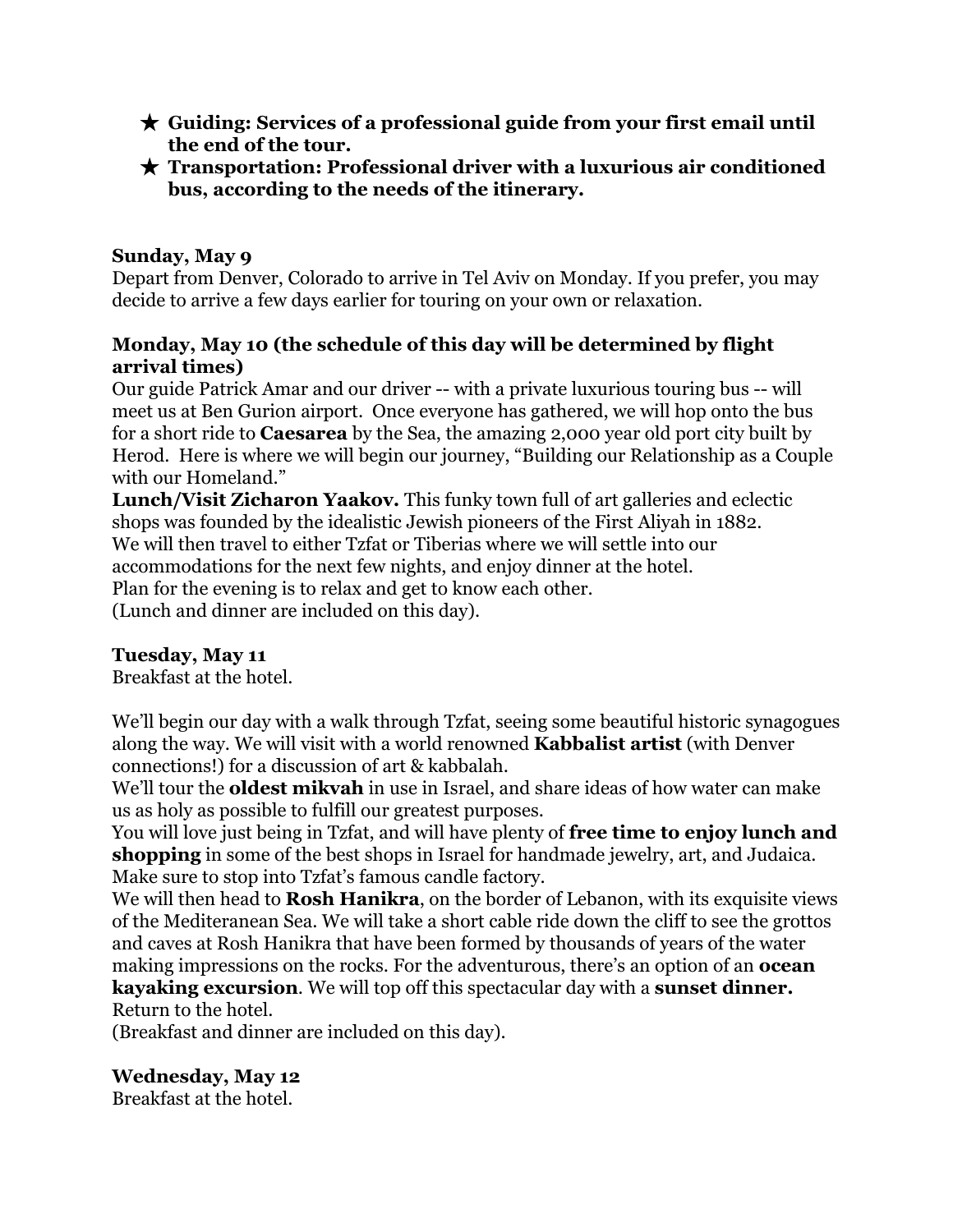Today will be an exciting day exploring the beautiful **Golan Heights** including **Mount Bental** near the border with Syria. Mount Bental - a key battle site in Israel's fight for the Golan in modern wars - has original army bunkers for visitors to explore as well as magnificent views of the Golan and Syria.

Next, we will put on our hiking shoes for a beautiful nature walk at the Banias springs. You will be amazed by the white water flowing in Israel! We will enjoy some local chocolates and wines at a Golan Heights **chocolate maker and winery**, and meet locals including visiting IDF soldiers on an **army base.**

Dinner at the hotel.

(Breakfast and dinner are included on this day).

## **Thursday, May 13**

Breakfast at the hotel, check out.

We will stop on our way to Jerusalem today at **Shiloh**, one of the first spiritual centers of Israel, established by Joshua when he led the Jewish people into the Land of Israel. The Tabernacle that had been with the Jews in the desert found its home in Shiloh over 3,500 years ago, and there are still remnants there today! Over the years, Shiloh became known as a place where Hannah modeled for us Jewish prayer, and until today, the Jewish festival of love, Tu b'Av.

We'll visit the **Shiloh Winery** and chat with *Ami Lourie, founder and historian.* After lunch at Shiloh, we will continue our journey to today's spiritual center of the Jewish people, Jerusalem! We will check into the hotel, and then head out to the **Old City of Jerusalem** for a class at **Aish HaTorah** "The Jewish View of Marriage" with Speakers Rabbi and Mrs. Cowland (if available). We will spend a few meditative moments in the **Hall of Notes** writing our Kotel notes, and then have some time to approach the precious Kotel stones and to place our notes. Next to the Kotel, we can enjoy a **Virtual Reality experience** of ancient Jerusalem; you will feel as if you have walked inside the Beit HaMikdash, and can take a look around!

A free evening to go out with other couples or friends/relatives in Israel will be just perfect after this powerful day.

(Breakfast and lunch are included on this day).

# **Friday, May 14**

Breakfast at the hotel.

It will feel so right to take some time on our amazing trip to volunteer in one of the **chesed projects** in Jerusalem. We can also visit the **Temple Mount Sifting Project** and have a part in uncovering Israel's incredible history!

Friday is the day for lunch and tastings in the **Mahane Yehuda Shuk (Market)** We will make sure to have plenty of time to get ready for Shabbos.

**Shabbat dinner** will be in the Old City, with a visit to the Kotel, for a joyous welcoming of the shabbos as we share this special shabbat together in Jerusalem. (Breakfast and dinner are included on this day).

## **Saturday, May 15**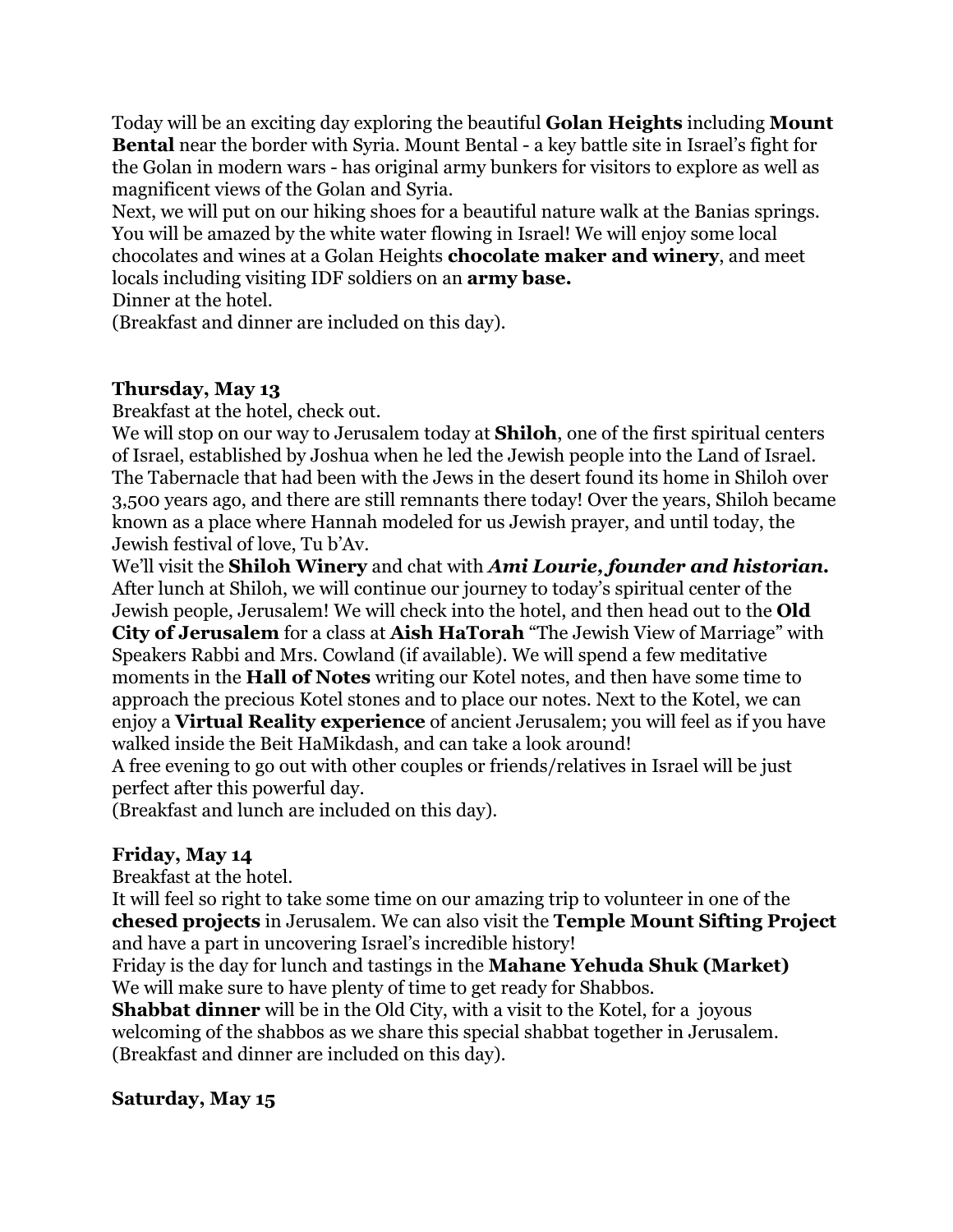Breakfast at the hotel.

Shabbos services at one of the many **remarkable shuls** within walking distance. After the service, we will be treated to a special **Shabbos lunch** and discussion about life in Israel (hopefully at the home of a family who moved to Israel from Denver). We will take the afternoon nice and easy with a **walking tour of the Jewish Quarter** including the historic **Hurva Synagogue** - a powerful symbol of the return of the Jewish people to Jerusalem, and the 3rd meal of Shabbat hosted in a local home. **Ben Yehuda Street** is the place to be Saturday night for a free evening out on your own!

(Breakfast, Lunch and 3rd Meal are included in this day).

## **Sunday, May 16**

Breakfast at the hotel.

We will travel to the Old City for **customized learning** in the local yeshivas of **Bircas Hatorah and Aish HaTorah.** Next, we will have a tour of either the **City of David** or the **Kotel Tunnels** where through the incredible archaeology we will see what set Jerusalem apart from other cities as a key spiritual enter for the Jewish world and the world in general. Enjoy some free time in the Old City for lunch and shopping. We'll reconvene to prepare for the Holiday of Shavuot.

Evening learning and **Shavuot programming** including dinner (Breakfast and dinner included in this day).

#### **Monday, May 17**

Jerusalem is the best place to be on Shavuot! We will plan a special day with festive meals. Details TBD.

#### **Tuesday, May 18**

The second day of Shavuot is observed outside of Israel but in Israel it's a regular day. This is a perfect day for everyone to have **free time in Jerusalem.** (Breakfast is included in this day).

## **Wednesday, May 19**

Late breakfast at the hotel, and check out.

We will drive to the Dead Sea spa hotel, and stop at some wonderful sites along the way. Enjoy a nature walk at **Ein Gedi's desert oasis**, a true getaway, where King David hid out in the ancient times, and the gentle mountain goats find a safe haven today. The **Ahava Factory** is a must when in the area for some of the best Dead Sea products. We will arrive to the **Dead Sea Spa Hotel** with plenty of time to dip in the waters of the Dead Sea and relax before dinner and an evening program. (Breakfast and dinner are included on this day).

## **Thursday, May 20**

Enjoy some time in the morning to sleep in, have a leisurely breakfast, perhaps a massage (best to pre-reserve).